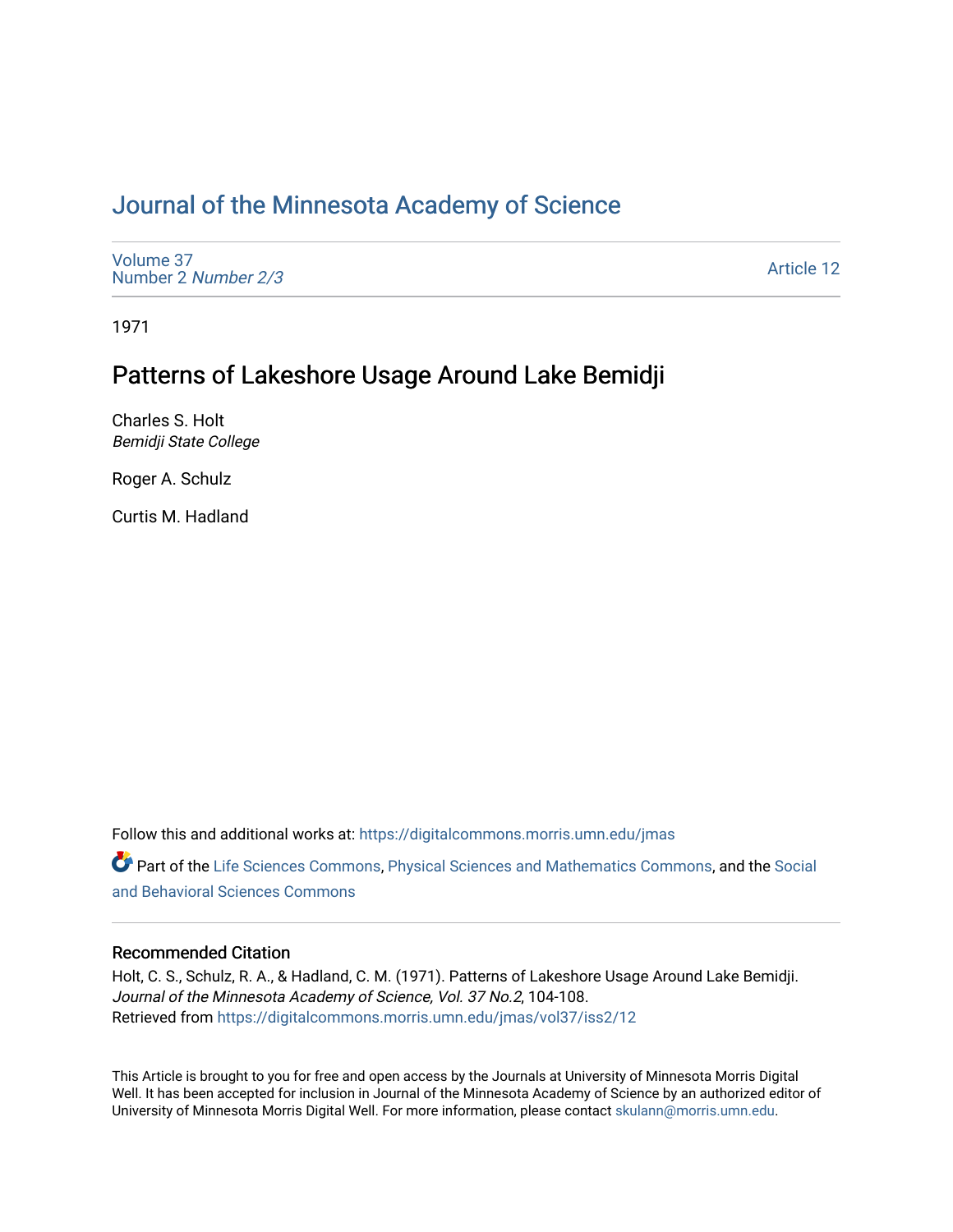# *Patterns of Lakeshore Usage Around Lake Bemidji*

## CHARLES S. HOLT\* ROGER A. SCHULZ\*\* CURTIS M. HADLAND\*\*\*

ABSTRACT - The eutrophication of lakes has been the subject of much discussion in scientific journals and the popular press.. Usually the eutrophication process is accelerated by human activities. This study evaluates the extent of lakeshore development and recreational use of Lake Bemidji in north central Minnesota and examines the willingness of lakeshore residents to be assessed for corrective measures to halt deterioration of this valuable recreational lake. The shoreline of Lake Bemidji is highly developed, and the high density human habitation represents a potential source of nutrients from percolation through the sand and gravel soils which surround the lake. Residents around Lake Bemidji believe that growth of algae and aquatic vascular plants is not now severe and that it does not affect their use of the lake for recreational purposes. Although seventy-five percent of the residents favor regulation of lakeshore use and development, only 37 percent indicate willingness to be assessed for construction of a sewer line surrounding the lake.

A lakeshore survey was conducted from May 1 to July 1, 1969, to provide information on the extent of use and development of lakeshore residences around Lake Bemidji, in Beltrami County, Minnesota. These were considered factors which might contribute to the addition of boat motor fuels and plant nutrients, such as nitrogen and phosphorus, to the lake. The opinions of lakeshore residents concerning the water quality of the lake also were surveyed.

No previous surveys of the lakeshore residents or residences around Lake Bemidji have been made other than cottage counts taken by the Minnesota Department of Conservation (Department of Natural Resources) in 1948 and 1966 as part of fisheries-oriented lake surveys.

A questionnaire was designed to gather information on population density, disposal methods for domestic sewage and wastewater, the extent of noticeable algal and aquatic vascular plant growth, and recreational usage. Opinion questions relating to water quality, regulation of lakeshore use and willingness to be assessed for the construction of a sewer line around the lake also were included. Responses were obtained by personal interviews and were recorded on IBM cards.

The shoreline of Lake Bemidji was arbitrarily divided into five areas (Figure 1). A sixth category included all resorts, motels and public facilities. Prior to the interviews, introductory letters outlining the purposes of the

\* CHARLES S. HOLT is an associate professor of biology at Bemidji State College. He received his B.S. degree from Beloit College, M.S. from the University of Wisconsin, and Ph.D. degree in Fisheries Science from the University of Minnesota. He directed National Science Foundation Summer Institutes in Limnology at Bemidji State College in 1967 and 1968.

\*\* ROGER A. SCHULZ received his B.S. degree from Bemidji State College and is a fisheries biologist at the Diet Testing Center of the McNenny National Fish Hatchery, Spearfish, South Dakota.

\* \* \* CURTIS M. HADLAND received an Associate of Arts degree from Rochester State Junior College, Rochester, Minnesota, B.A. degree from Bemidji State College, and is a graduate student majoring in Wildlife Science at Texas A. & M. University.

project were sent to all lakeshore residents. At the completion of the field survey portion of the project, the data were processed using an item analysis program, Number 40040, on an IBM 1401 computer. This program is on file at Bemidji State College.

#### **Pcpu!ation density**

There are 294 dwellings on the shore of Lake Bemidji, including permanent residences, seasonal cottages, resorts and motels. Survey interviewers contacted occupants of 223 of the 294 residences, or 76 per cent (Table 1.) Those 223 dwellings contain seven hundred and seventy-seven people. All percentages in this paper are based on the number of residences contacted.

|  | TABLE 1. Number of Residents and Residences Per Sampling |  |                               |  |
|--|----------------------------------------------------------|--|-------------------------------|--|
|  |                                                          |  | Area Contacted by the Survey. |  |

| Location and fire number               | Survey<br>area<br>number     | Number of<br>residents | Number of<br>Residences |     |
|----------------------------------------|------------------------------|------------------------|-------------------------|-----|
| Southeast Shore                        | $100 -$<br>0<br>100<br>N     | 1                      | 99                      | 25  |
| $City$ Limits $-$<br>Northwoods        | N 100-<br>N 300              | 2                      | 157                     | 43  |
| Northwoods Resort N 300-<br>State Park | 649<br>O.                    | 3                      | 179                     | 52  |
| State Park $-$<br>Lavina               | $649-$<br>0<br>300<br>0      | 4                      | 151                     | 41  |
| Lavina –<br>Wayville                   | $O.300 -$<br>100<br>$\Omega$ | 5                      | 152                     | 50  |
| Resorts & Motels                       |                              | 6                      | 39                      | 12  |
| TOTAL                                  |                              |                        | 777                     | 223 |

The number of people per houshold varied from 1 to 6. The largest percentage of the residences ( 31 per cent) included 2 persons per household, but households with 3 and 4 persons were common. Twenty-seven per cent of the lakeshore residents had children between the ages of 6 and 12 years and 5 per cent had children under the age of 6 years.

Fifty-five per cent of the residences were occupied for 12 months each year and forty-five per cent of the resi-

*T he Minnesota Academy of Science*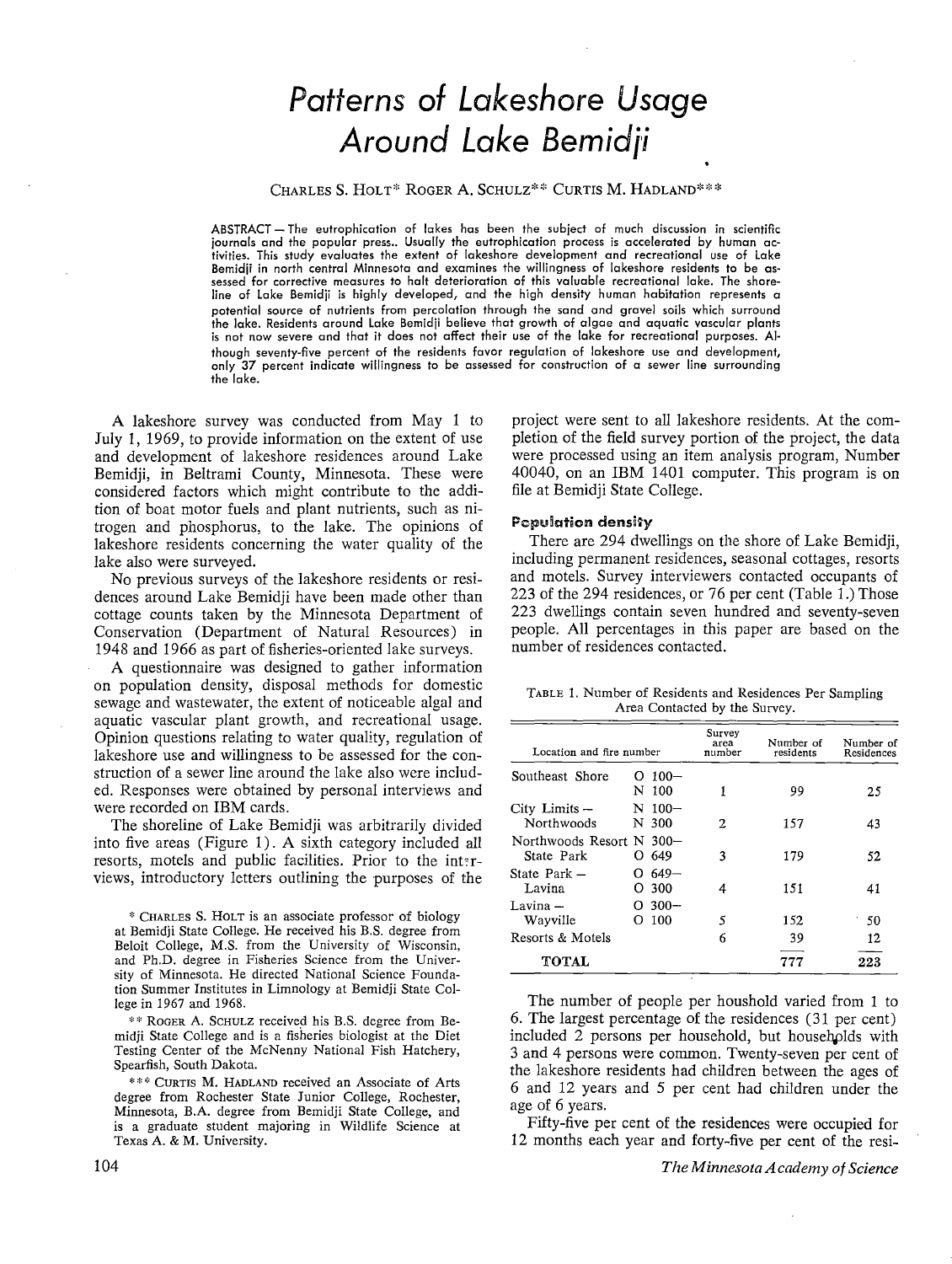

FIG. 1. Map of Lake Bemidji showing survey areas as indicated by rural fire department numbers A sixth category not shown includes all resorts, and other public facilities The location of Bemidji State College is indicated by the letters B. S. C.

dences were used seasonally. Most of the seasonal residents occupied their lake homes for 2 or 3 months during the year. Ninety-three per cent of the lakeshore residents owned their properties, and 7 per cent rented. Seventeen per cent of all residences and public facilities had additional cabins on the propetry.

#### **Sewage, wastewater and effluents**

Cesspools were used at 52 per cent of the residences and septic tanks at thirty-eight per cent. Many dwellings had a combination of a septic tank and a cesspool, with the cesspool being used as a dry well. In these situations the disposal facility into which the sewage entered first was recorded for purposes of tabulation. Ten per cent of the residences on the lakeshore, all in Area 1, were connected to the Bemidji city sewer main. One seasonal residence was served by a privy.

Fifty-one per cent of the residences have a sewage disposal system five years old or older. Twenty-seven per cent of these are more than ten years old. Eighteen per cent of the sewage disposal systems are less than two years old. Fourteen per cent of the owners reported having experienced trouble with the disposal system, although owners of property with older systems did not report any greater difficulty than did owners of property with newer systems.

Setback distances between sewage disposal facilities and the lake shoreline were estimated by the residents.

*Journal of, Volume Thirty-seven, Nos. 2 and 3, 1971* 

Most cesspools and septic tanks are located more than sixty feet from the lake shoreline (Figure 2). Of those residences with cesspools, 70 per cent were located 60 feet or more from the shoreline. Thirty-seven residences with cesspools and 12 residences with septic tanks had these systems located less than 60 feet from the shore.

The slope of the bank at each residence varied considerably around the lake (Figure 3) .

Fifty-four per cent of the households surveyed used automatic clothes washers and 39 per cent used automatic dishwashers, and these devices add wastewater to the sewage disposal system. Dishwashers were used for one load per day on the average and clothes washers averaged 4 loads per week.

Other effluents entering Lake Bemidii from various properties included minnow tank overflow (2 per cent), storm sewer flow  $(4 \text{ per cent})$ , streams  $(5 \text{ per cent})$ , and artesian wells ( 4 per cent) .

Forty-one per cent of the lakeshore residents used some type of lawn fertilizer, but the amounts used were not determined.

#### **Aquatic plant and algal growth**

Each resident was asked whether he had experienced trouble with excess rooted aquatic plant growth along his lake frontage. Two photographs were included in the survey booklet to help define the term "excess." Fortyfour per cent of the residents indicated that a noticeable increase in aquatic plant-growth had occurred.

Each resident also was asked about an observable increase in algal blooms. A photograph of an algal bloom from Fogg (1966) was shown to help standardize responses. Twenty-nine per cent of the respondents reported an increase in algal blooms over the past 6 years. Twenty-six per cent reported an increase in algal blooms within the past 2 years.

Each respondent was asked if he believed that a noticeable change had taken place in Lake Bemidji within the past 10 years, "change" being defined as an observable increase in the abundance of aquatic plants or an increasing severity of algal blooms. Fifty-six per cent believed that no noticeable change in the water quality had occurred. But thirty-nine per cent of those responding positively to the question about water quality also said that their use of the lake had been affected by these changes.

#### **Recreational use**

Questions pertaining to the recreational use of the lake were asked, and responses were recorded (Figure 4).

The extent of boating activity was determined by the number of boats at each residence, the type of boat motor used, and the amount of boat motor fuel used weekly during the boating season. There were 345 motor-driven boats used by all the lakeshore residents interviewed. The most common type of boat motor was a 2 cycle outboard engine (Table 2). Twenty per cent of the lakeshore residents did not own either a boat or a boat motor.

Using an estimate of the total amount of gasoline used by boaters and fishermen in a 12-week season, the amount of fuel entering Lake Bemidji was calculated, based on

105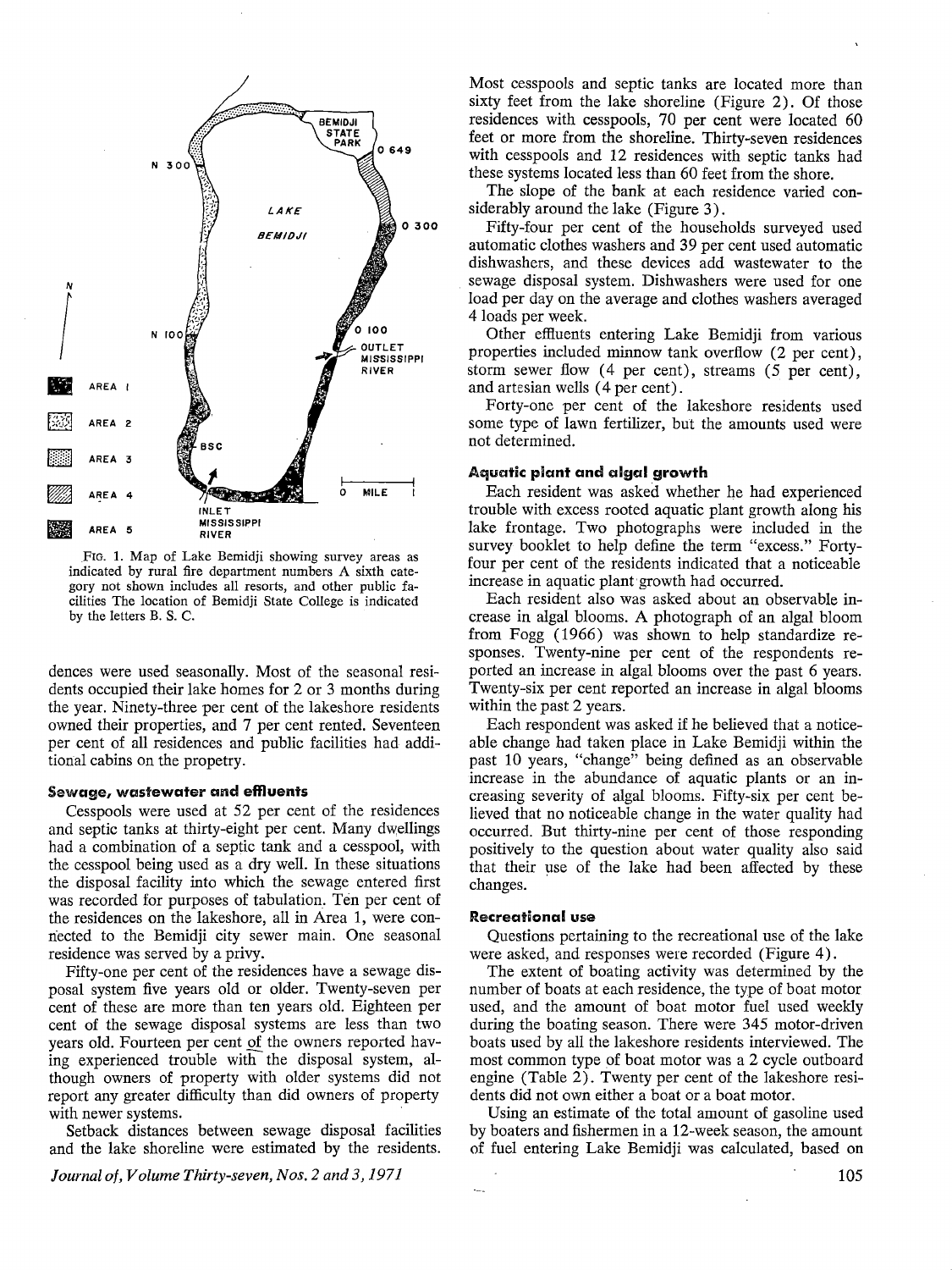

FIG. 2. Set-back distance of cesspools and septic tanks from Lake Bemidji shoreline.

the low value given by Muratori ( 1968) for wastage of outboard fuel as 10 per cent of the total. Resident boaters at Lake Bemidji used 16,992 gallons of fuel, so the wastage from boat motor exhausts was calculated to be 1,699 gallons per boating season. But, if wastage approaches the more extreme figure cited by Muratori of 40 per cent of the total amount of fuel, the amount entering the lake would be 6,796 gallons per boating season.

#### **General opinion questions**

Two questions dealt with opinions on lakeshore regulation and residents' willingness to be taxed for a sewer line around the lake. Regulation was defined as limiting the number of dwellings which can be built on a lot of specified size or restrictions which would control future development on undeveloped lake frontage. Seventy-five per cent of the residents favored some type of lakeshore regulation, 21 per cent were opposed to lakeshore regulation and 4 per cent declined to answer.

TABLE 2. Type of Boat motors used by the Lakeshore Residents Surveyed.

| Type of boat motor  | Number<br>used | Percent of<br>residences |
|---------------------|----------------|--------------------------|
|                     |                |                          |
|                     |                | 68                       |
|                     |                | 3                        |
| 4 cycle inboard  14 |                | 6                        |
| <b>TOTAL</b> 177    |                | ጸበ                       |

Finally, the lakeshore residents interviewed were divided equally as to construction of a sewer line around Lake Bemidji, with 37 percent in favor and 37 percent opposing an assessment for this. Of the remainder, 13 per cent were undecided, 2 per cent declined to answer, and 10 per cent said the question did not apply to them because their properties already were connected to the Bemidji city sewer main.

#### **Extent of utilization**

The most densely populated sections of Lake Bemidji shoreline are survey areas 2 and 3, northerly extensions of the City of Bemidji. Borchert *et al.* ( 1970) mention that high densities on lakeshore properties in Minnesota reflect specialized extensions of cities and towns, and that homes in these areas may require urban-type services. The number of people occupying shoreline around Lake Bemidji averages 52.9 per mile, and the number of acres of water per dwelling.is 22.1. From data for other Minnesota lakes ( Orning, 1968), this value for the degree of development of Lake Bemidji shoreline suggests a low level of utilization but most of the available frontage is developed. Borchert *et al.* state that the most crowded lakes average fifteen acres of water per cabin. If all residences around Lake Bemidji had been contacted, our figures would probably indicate even more crowded conditions. Also, due to its elliptical shape, Lake Bemidji is less subject to potential crowding in terms of acres per shore unit than are long-narrow lakes.

Lake Bemidji is in the final stage of Threinen's historical pattern of development. According to Threinen (1961) development proceeds from large undeveloped tracts of wild shores to the ringing of the shoreline with human habitations. In the last stage, the physical character of the lakeshore is "improved" by removing beds of aquatic vascular plants to facilitate swimming and boating activities.

The majority of the cesspools or septic tanks of lakeshore homes on Lake Bemidji are more than 5 years old and are located at least 60 feet from the lakeshore. But few are or can be located 30 feet above the high water wark of the lake, as recommended by Bishop ( 1969).

The soil surrounding Lake Bemidji is glacial outwash sand and gravel, which permits material from cesspools to enter the lake by percolation to the water table. Borchert *et al.* state that heavy development on some of the coarse, sandy shoreline classified as suitable for on-site sewage systems can result in pollution because percolation can be so rapid that the chemical reactions required to neutralize sewage contaminants is incomplete.

Many former summer lake homes around Lake Bemidji have been converted to permanent dwellings. Borchert *et al.* state that, after such conversion, the amount of sewage, particularly of suspended solids, increases by more than six times. Thus, it may be expected that nutrient addition to Lake Bemidji will increase as the lakeshore is occupied by an increasing number of permanent residences.

Addition of nutrients to natural bodies of water usually is manifested by an increase in the growth of algae and aquatic vascular plants, which may constitute a serious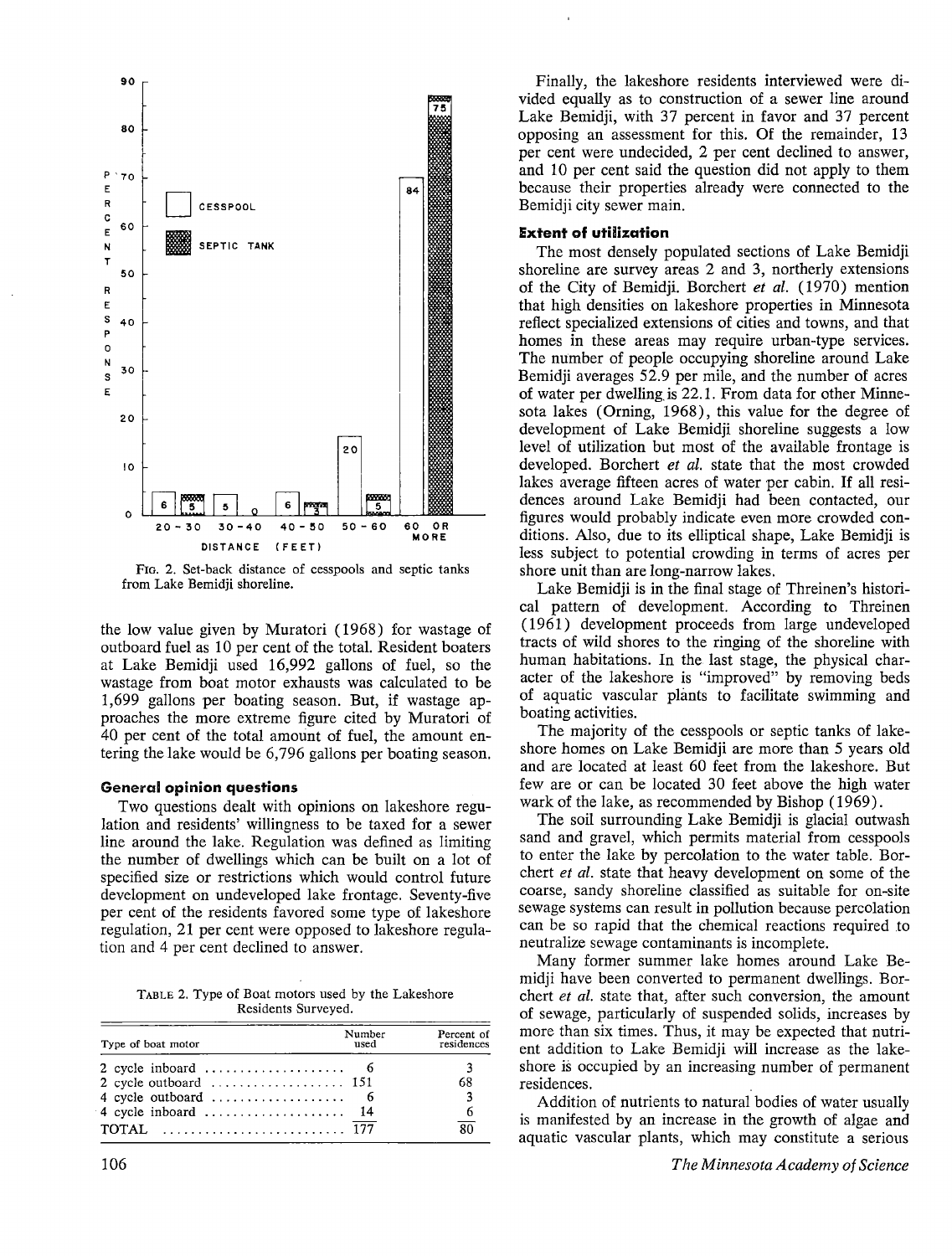problem in recreational waters. Such increased growths exist in Lake Bemidji. Ten per cent of the homes surveyed were connected to the municipal sewer system, which does not discharge into the lake. From an average value of 7.7 pounds of nitrogen per person per year cited by Sawyer (1947), Van Vuran (1948), Bush and Mulford (1954), and MacKenthun and McNabb (1961), the total amount of nitrogen entering all cesspools ringing Lake Bemidji is estimated to be approximately 3,000 pounds per year. Similarly, from data of Polta (1969), the amount of nitrogen entering the lake may be reduced by as much as one-third by chemical reactions in the soil.

Phosphorus is added to Lake Bemidji in much smaller quantities. From the average value of 1.9 pounts of phosphorus per person per year from Sawyer, Van Vuran, Owen, (1953), Bush and Mulford, Metzler (1958), Engelbrechte and Morgan (1959), Mackenthun and Mc-Nabb, and Sawyer (1965), the total amount of phosphorus from human excretion entering private disposal facilities per year is estimated to be about 800 pounds. But, the contribution of phosphorus from detergents used in automatic clothes washers and automatic dishwashers is much greater. In this study it was estimated that approximately 2,788 pounds of phosphorus is added annually to the private sewage disposal systems in wastewater containing detergents. Thus, the total amount of phosphorus added each year to all sewage systems is 3,588 pounds. Again, the amount of phosphorus added to the lake is reduced by absorption in the soil, but exact ratios are unknown.

A majority of the respondents believed that there was neither an increase in the severity of algal blooms nor in aquatic plant growth. If these are the criteria used to indicate a change in water quality, then Lake Bemidji is

> **60 P** 107  $E_{50}$ R C E **<sup>N</sup><sup>40</sup>** T **<sup>R</sup>30 E s p 47 <sup>0</sup>20 N s**  E 10 ë **0 0-30 30-45 45-75 75-90 DEGREE OF SLOPE**

FIG. 3. Estimates of degree of slope of Lake Bemidji frontage.

Journal of, Volume Thirty-seven, Nos. 2 and 3, 1971

still considered by those living on its shores to be useable for recreational purposes. Areas 2 and 3, where respondents reported that the growth of algae or aquatic vascular plants had increased, are the most densely populated, most recently settled, and have the highest percentage of permanent homes.

Although an almost equal percentage of respondents felt that the growth of aquatic vegetation had increased in Lake Bemidji, these changes do not appear to reduce their use of the lake for recreational purposes. Except for water skiing, the extent of each recreational use is similar. At the present level of use, Lake Bemidji averages 18.9 acres of water per resident water ski boat. Threinen (1964) states that twenty acres of water are required for each ski boat. Thus, Lake Bemidji is barely capable of supporting this sport, and the lake's capacity to support this activity is further exceeded by non-property owners and tourists who bring in water ski boats.

The discharge from outboard motors at present utilization would not be expected to taint the flesh of fish in Lake Bemidji, under accepted standards. The volume of Lake Bemidji is 62,266,676,500 gallons, and the estimated loss of fuel at the high 40 per cent rate is 6,796 gallons or a ratio of 0.11 gallon of fuel to every million gallons of lake water. Surber *et al* (1963) reported from field tests that fish flesh tainting becomes probable at a fuel ratio of 0.17 gallons/million gallons of water per season. Muratori reported that a fuel level greater than one gallon per million gallons of lake water per season is sufficient to raise the threshold odor level.



FIG. 4. Recreational uses of Lake Bemidji by owners of lakeshore dwellings.